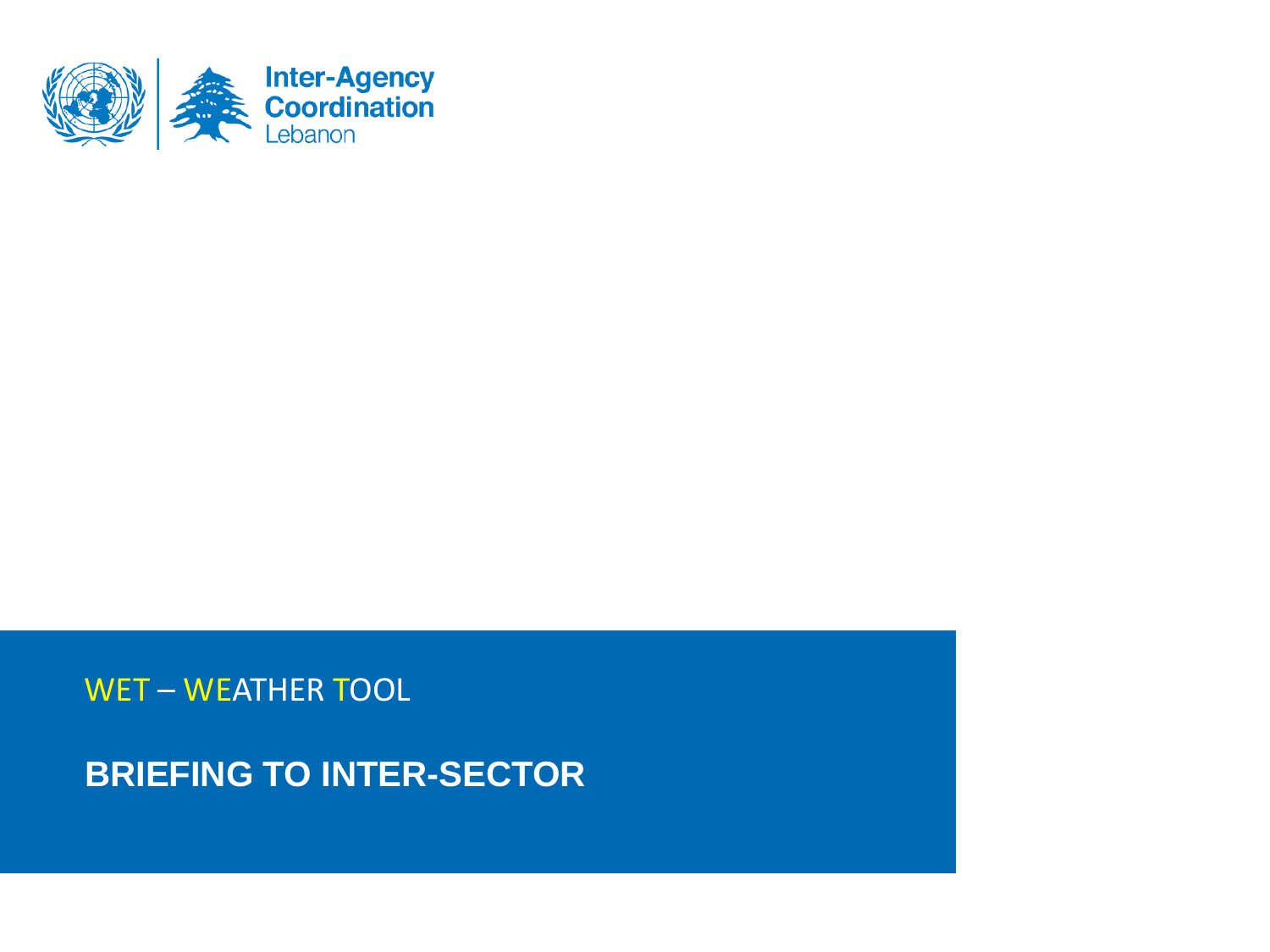

## **WET – WEATHER TOOLS**

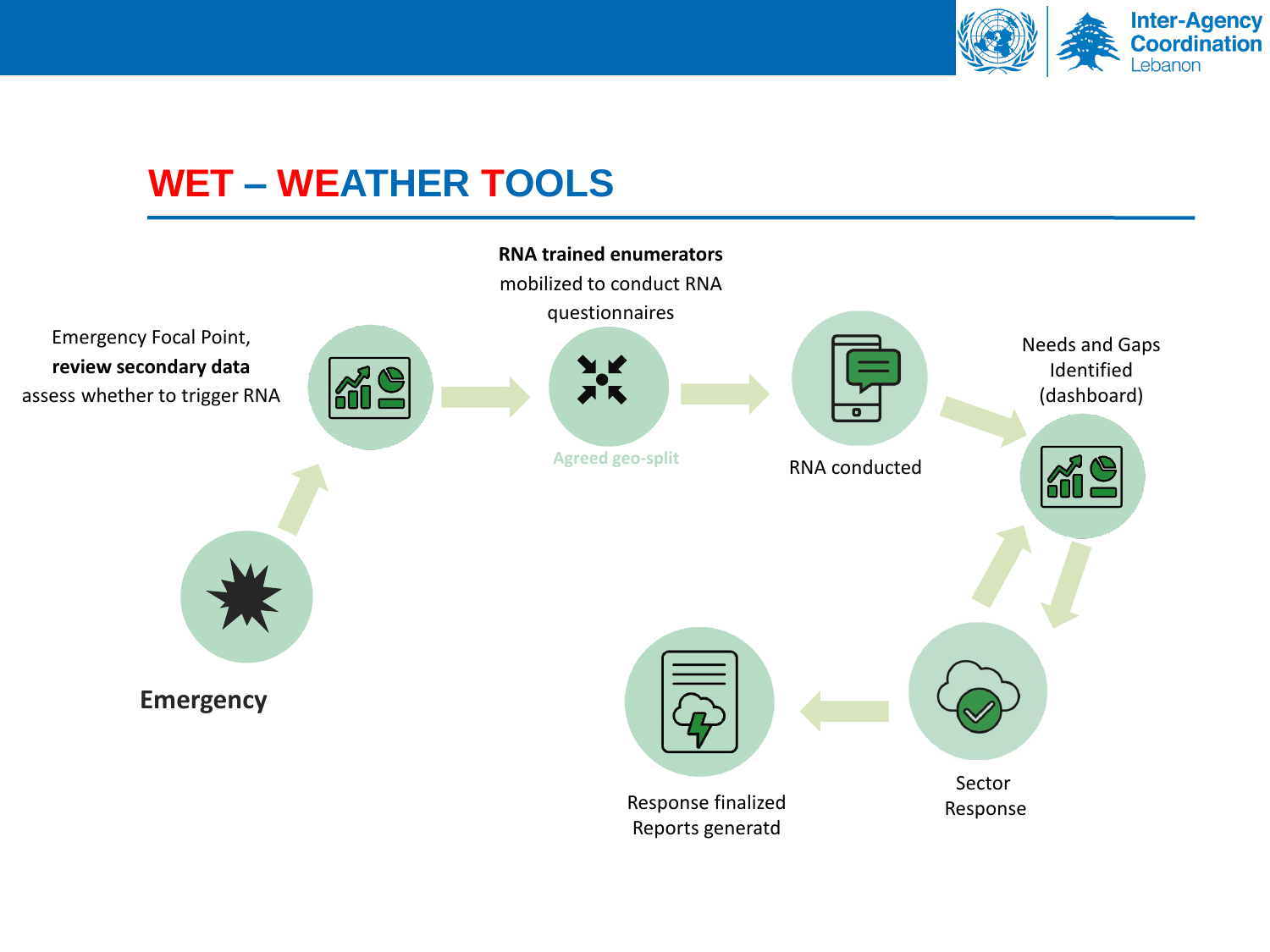

## **WET – WEATHER TOOLS**

## <http://ialebanon.unhcr.org/extremeweather/>

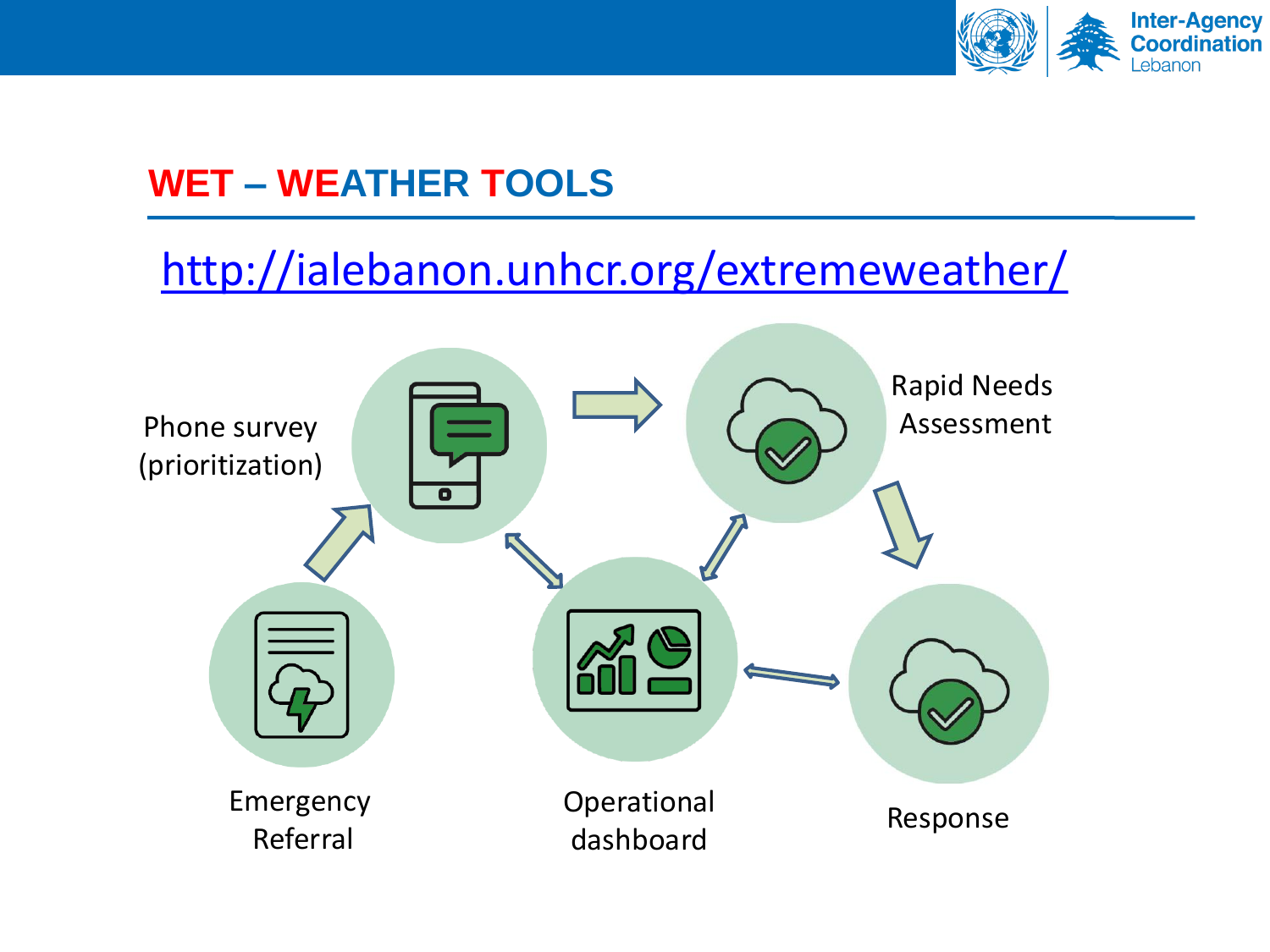

# Emergency focal points

| North                                                                                        | Beirut & Mount Lebanon                         | South (Tyre)                                | Bekaa                        |
|----------------------------------------------------------------------------------------------|------------------------------------------------|---------------------------------------------|------------------------------|
| Georges Estephan / Yasser Waris                                                              | Maxime Cianni / Dima Jamileh                   | Jean-Pierre Tuyishime                       | Raffaella Pascarella         |
| Assistant Information Management Officer / Field<br>Officer<br><b>Q</b> UNHCR Tripoli Office | Field Officer / Assist. Shelter & Wash officer | Associate Field Officer                     | Snr. Field Coordinator       |
|                                                                                              | <b>9</b> UNHCR S&K Building, Jnah, Beirut      | <b>9</b> UNHCR South Office, Borj El Chmali | <b>9</b> UNHCR Zahle         |
|                                                                                              | $\bigcup$ +961 79 104 141 / +961 03 423 063    | $\frac{1}{2}$ +961 70 455 344               | $\leftarrow$ +961 71 911 435 |
| $\bigcup$ +961 70 008 408 / +961 76 182 633                                                  | □ cianni@unhcr.org/jamileh@unhcr.org           | $\boxdot$ tuyishim@unhcr.org                | □ pascarer@unhcr.org         |
| $\boxdot$ estephan@unhcr.org/waris@unhcr.org                                                 |                                                |                                             |                              |

- Initiate the extreme weather response / Rapid Needs Assessment (RNA)
- In charge of establishing an RNA partner geosplit in their area of operation
- Ensure all RNA partners are trained and familiar with the emergency tools
- Communicate prioritization process to RNA and response partners
- Monitor the ongoing response and ensure gaps are identified
- Monitor accuracy of data collected
- Report back to the national level Inter-Agency team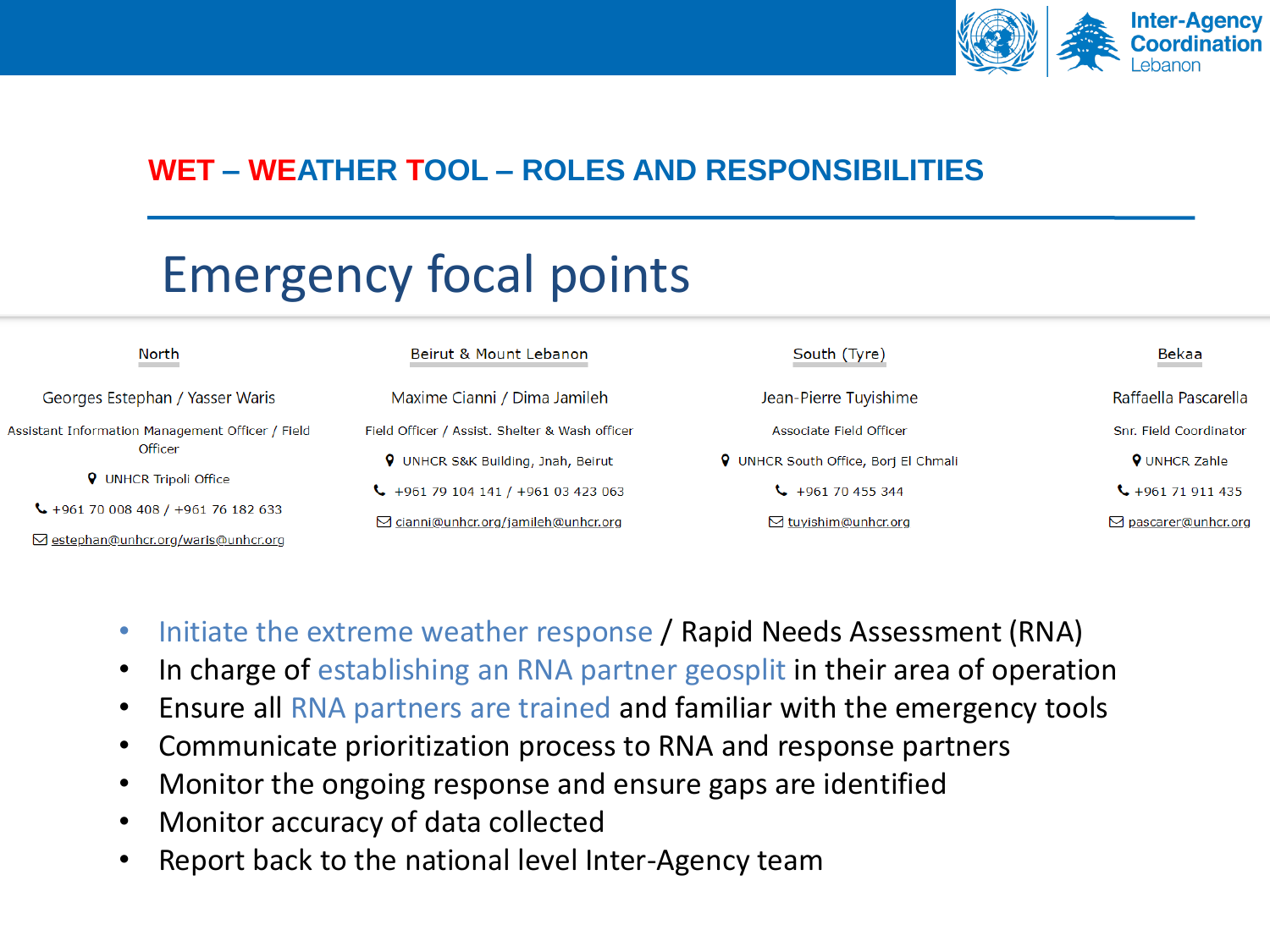

# RNA PARTNERS

- To conduct RNAs in sites referred in their area of responsibility (within 48 hours)
- To ensure data collected is accurate and complete
- To ensure the information is submitted to the server
- Inform Emergency Focal points when sites have been assessed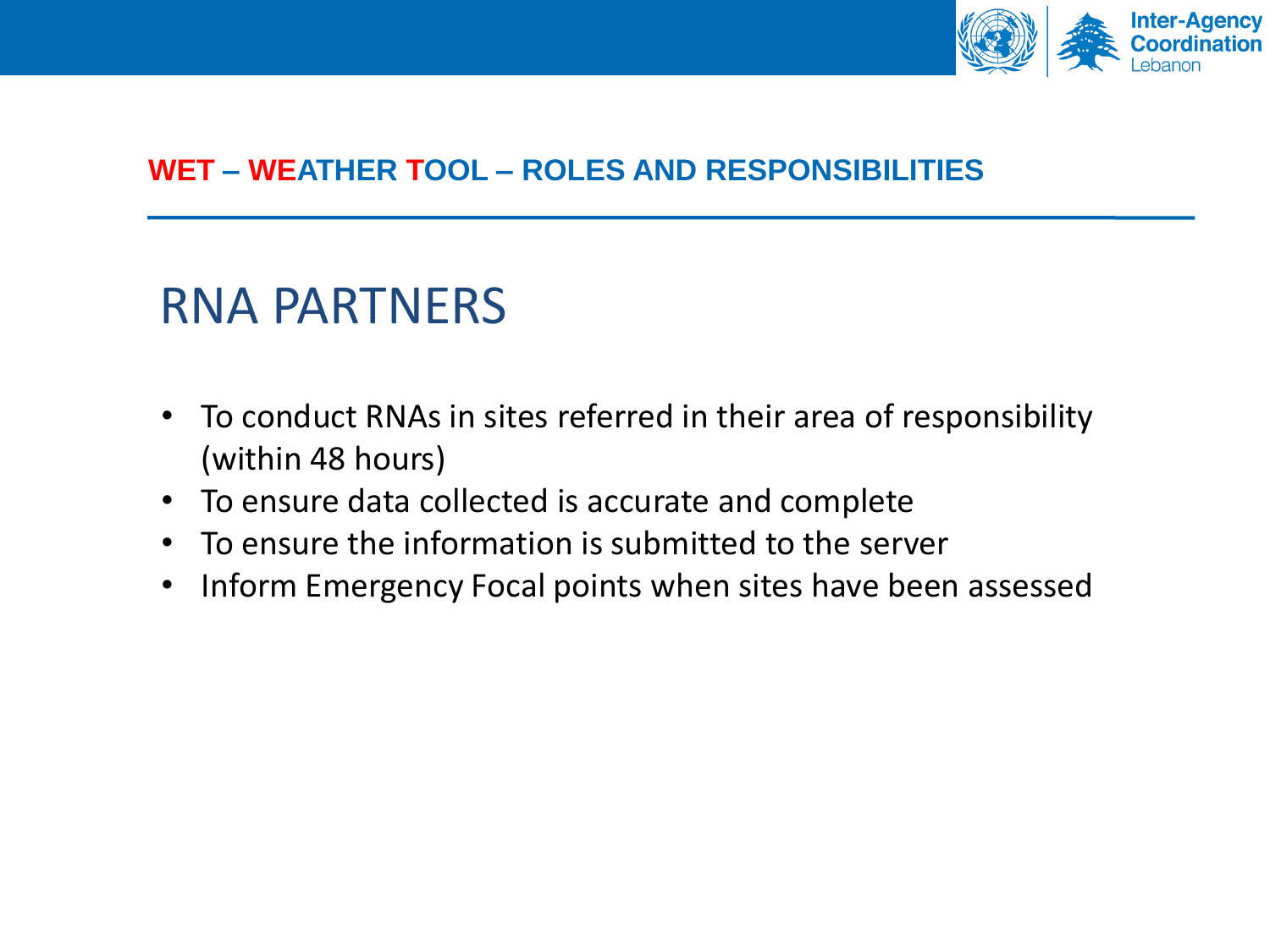

## SECTOR LEADS

- Use data collected by RNA partners to trigger response
- Coordinate closely with emergency focal points and sector partners
- Ensure assistance is provided to affected population / sites
- Ensure sector partners are updating the gaps information in the RNA assessments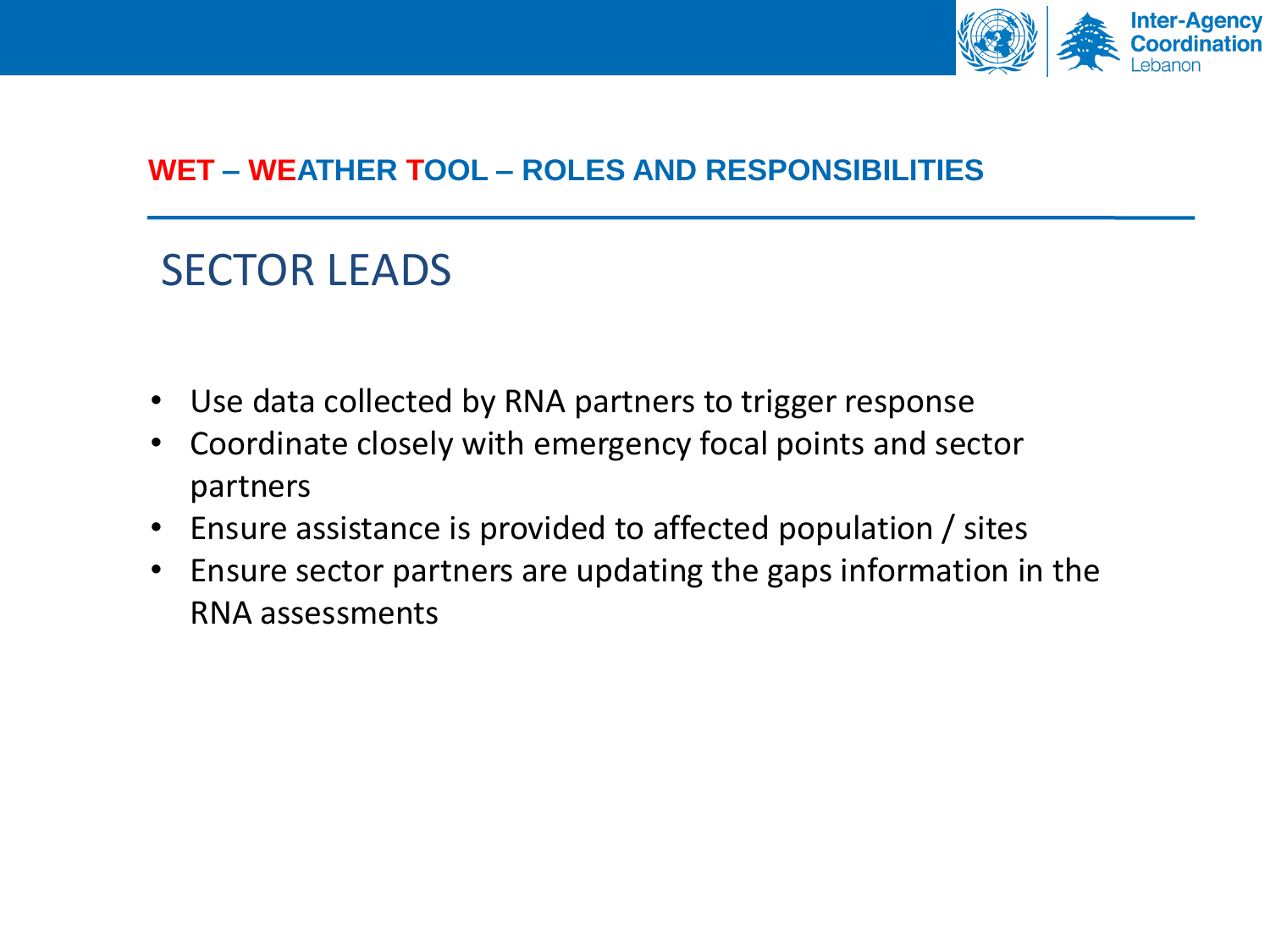

## RESPONSE PARTNERS (EXAMPLE: SHELTER PARTNER)

- Use data collected by RNA partners to initiate and plan response
- Coordinate closely with sector leads
- Ensure assistance is provided to affected population / sites in their area of response
- Update gaps information in the RNA assessments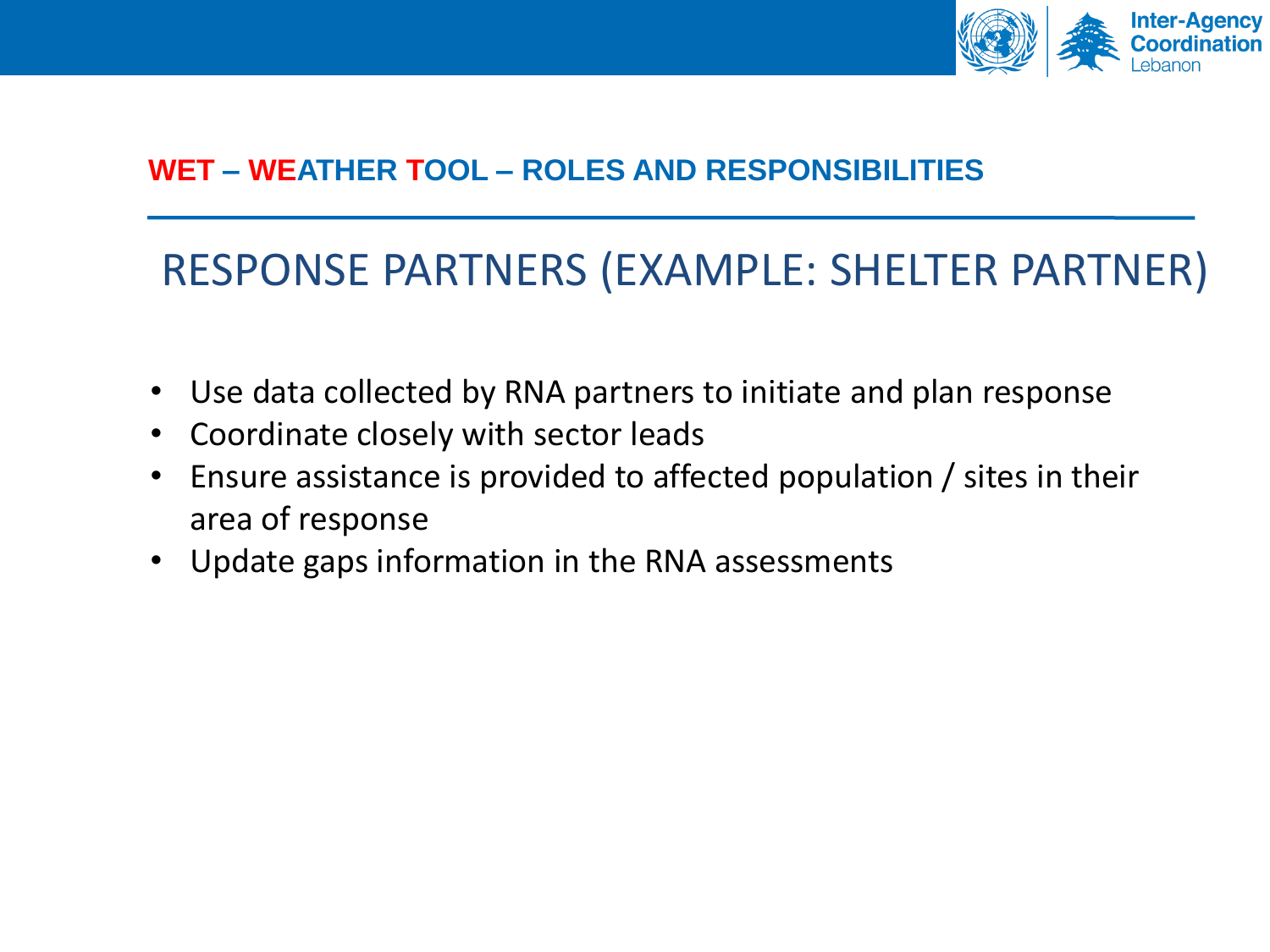

### **Extreme Weather and Emergency Tools**

Set of tools for the referral, assessment and emergency situations.

#### **Emergency Referral**



Used by partners to refer affected sites. Emergency focal points in each field office will use referred sites to prioritize rapid needs assessments.

### **Phone Ouestionnaire**



The phone survey will be used by the emergency focal points to help prioritize sites for rapid needs assessment.

### RNA & Emergency Distribution Tool



RNA is a form to be used by partners to conduct on site rapid needs assessments (RNA). Emergency distribution tool is to be used during or shortly after emergencies only. This tool utilizes the same terminology and has the same items as the RNA. To be used by all partners distributing relief items during an emergency.

#### **Online Dashboard**



Dashboard to quickly gain insights into the most important aspects of emergency situation. Real time insights to identify items that require urgent action and properly purposing resources.

#### North

#### Georges Estephan / Yasser Waris

Assistant Information Management Officer / Field 

Beirut & Mount Lebanon

Maxime Cianni / Dima Jamileh Field Officer / Assist. Shelter & Wash officer South (Tyre)

Jean-Pierre Tuyishime

Associate Field Officer

#### **Bekaa**

Raffaella Pascarella

Snr. Field Coordinator